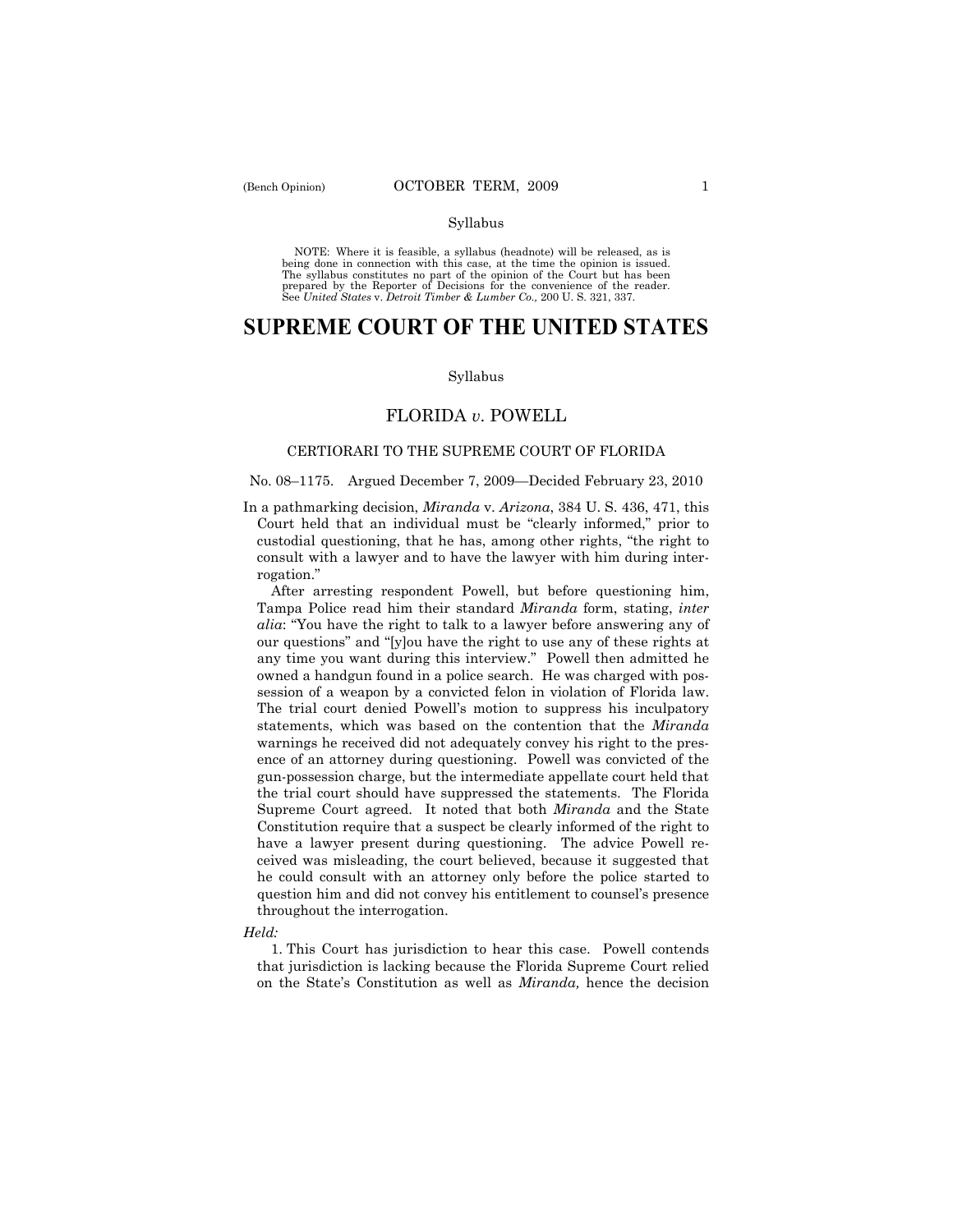# Syllabus

rested on an adequate and independent state ground. See *Coleman* v. *Thompson*, 501 U. S. 722, 729. Under *Michigan* v. *Long*, 463 U. S. 1032, 1040–1041, however, when a state court decision fairly appears to rest primarily on federal law, or to be interwoven with federal law, and the adequacy and independence of any possible state-law ground is not clear from the face of its opinion, this Court presumes that federal law controlled the state court's decision. Although invoking Florida's Constitution and precedent in addition to this Court's decisions, the Florida court did not expressly assert that state-law sources gave Powell rights distinct from, or broader than, those delineated in *Miranda*. See *Long*, 463 U. S., at 1044. The state-court opinion consistently trained on what *Miranda* demands, rather than on what Florida law independently requires. This Court therefore cannot identify, "from the face of the opinion," a clear statement that the decision rested on a state ground separate from *Miranda*. See *Long*, 463 U. S., at 1041. Because the opinion does not "indicat[e] clearly and expressly that it is alternatively based on bona fide separate, adequate, and independent [state] grounds," *Long,* 463 U. S., at 1041, this Court has jurisdiction. Pp. 4–7.

2. Advice that a suspect has "the right to talk to a lawyer before answering any of [the law enforcement officers'] questions," and that he can invoke this right "at any time . . . during th[e] interview," satisfies *Miranda*. Pp. 7–13.

 (a) *Miranda* requires that a suspect "be warned prior to any questioning . . . that he has the right to the presence of an attorney.' 384 U. S., at 479. This *Miranda* warning addresses the Court's particular concern that "[t]he circumstances surrounding in-custody interrogation can operate very quickly to overbear the will of one merely made aware of his privilege [to remain silent] by his interrogators." *Id.*, at 469. Responsive to that concern, the Court stated, as "an absolute prerequisite to interrogation," that an individual held for questioning "must be clearly informed that he has the right to consult with a lawyer and to have the lawyer with him during interrogation." *Id.*, at 471. While the warnings prescribed by *Miranda* are invariable, this Court has not dictated the words in which the essential information must be conveyed. See, *e.g., California* v. *Prysock*, 453 U. S. 355, 359. In determining whether police warnings were satisfactory, reviewing courts are not required to "examine [them] as if construing a will or defining the terms of an easement. The inquiry is simply whether the warnings reasonably 'conve[y] to [a suspect] his rights as required by *Miranda*.' " *Duckworth* v. *Eagan*, 492 U. S. 195, 203. Pp. 7–9.

 (b) The warnings Powell received satisfy this standard. By informing Powell that he had "the right to talk to a lawyer before an-